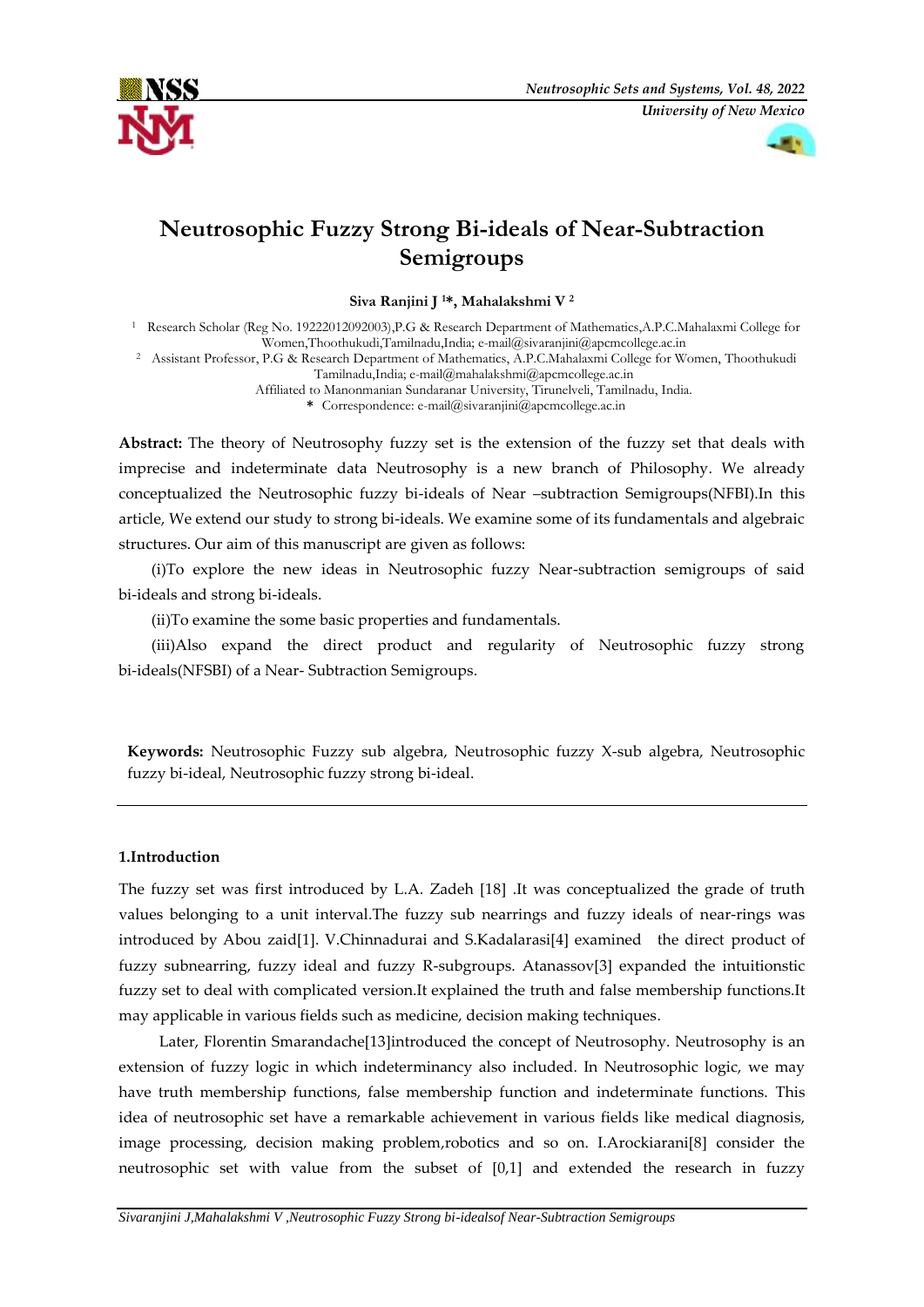neutrosophic set. We gained inspiration from the advantages of Neutrosophy fuzzy set.J.Sivaranjini, V. Mahalakshmi[10]examined the concept of fuzzy bi-ideals in Near-Subtraction Semigroups.The results obtained are entirely more beneficial to the researchers.

### **2. Preliminaries**

The aim of this section is to recall some basic definitions.

### *2.1 Definition[7]*

A non-empty set X together with the binary operation  $-$  and  $\bullet$  is said to be a right(left) *near-subtraction semigroup* if it satisfies the following.

(i)( X  $,$ -)is a subtraction algebra (ii)(X  $, \bullet$ )is a semigroup (iii)(p-q)r=pr-qr for all p,q,r in X. It is clear that 0p=0 for all p in X. Similarly, we can define for left near-subtraction semigroup.

### *2.2 Definition[12]*

A *Neutrosophic Fuzzy* Set S on the universe of discourse X Characterised by a truth membership function  $Ts(p)$ , a indeterminacy function  $Is(p)$  and a non- membership function  $Fs(p)$  is defined as  $S=\{ \langle p, Ts(p), Is(p), Fs(p) \rangle / p \in X \}$  where Ts, Is, Fs: $X \rightarrow [0,1]$  and  $0 \leq Ts(p)+ Is(p) \leq 3$ .

### *2.3 Definition[12]*

If V is said to be *Neutrosophic fuzzy sub algebra* of a near Subtraction Semigroup X , then it satisfies the following conditions:

(i)Tv(p-q) ≥min{Tv(p), Tv(q)} (ii)Iv(p-q) ≤max{Iv(p), Iv(q)}

(iii) $Fv(p-q) \leq max\{ Fv(p), Fv(q) \}$  for all p,q, in V.

#### *2.4 Definition[14]*

A near- subtraction Semigroup X is said to be *left permutable* if pqr=qpr for all p,q,r in X.

### *2.5 Definition[12]*

Let S and V be any two Neutrosophic Fuzzy Sets of X and  $p \in X$ . Then

(1)SUV= $\{5p, T_{S \cup V}$  (p),  $I_{S \cup V}$  (p),  $F_{S \cup V}$  (p)>/p $\in X\}$ 

(i)  $T_{S\cup V}$  (p)=max{Ts(p), Tv(p)} (ii) $I_{S\cup V}(p)$ =min{ Is(p), Iv(p)} (iii) $F_{S\cup V}(p)$ =min{ Fs(p), Fv(p)}

(2)  $S \cap V = \{ \langle p, T_{\text{Sov}}(p), I_{\text{Sov}}(p), F_{\text{Sov}}(p) \rangle / p \in X \}$  where,

(i)  $T_{50V}$  (p)=min{ Ts(p), Tv(p)} (ii) $I_{50V}$  (p)=max{ Is(p), Iv(p)}(iii) $F_{50V}$  (p)=max{ Fs(p), Fv(p)}

### **2.6Definition[10]**

An fuzzy sub algebra is deal to be *fuzzy bi-ideal* of X if  $\mu$  (pqr)  $\geq$  min { $\mu$  (p) ,  $\mu$ (r)} where

 $p,q,r$  in X.

### *2.7 Definition[10]*

A Neutrosophic Fuzzy Sub algebra S in a near Subtraction Semigroup X is said to be *Neutrosophic Fuzzy Bi-ideal* of X if it satisfies the following conditions:

- (i)  $T_s(pqr) \geq min{T_s(p), T_s(r)}$
- (ii)  $Is(pqr) \leq max{Is(p), Is(r)}$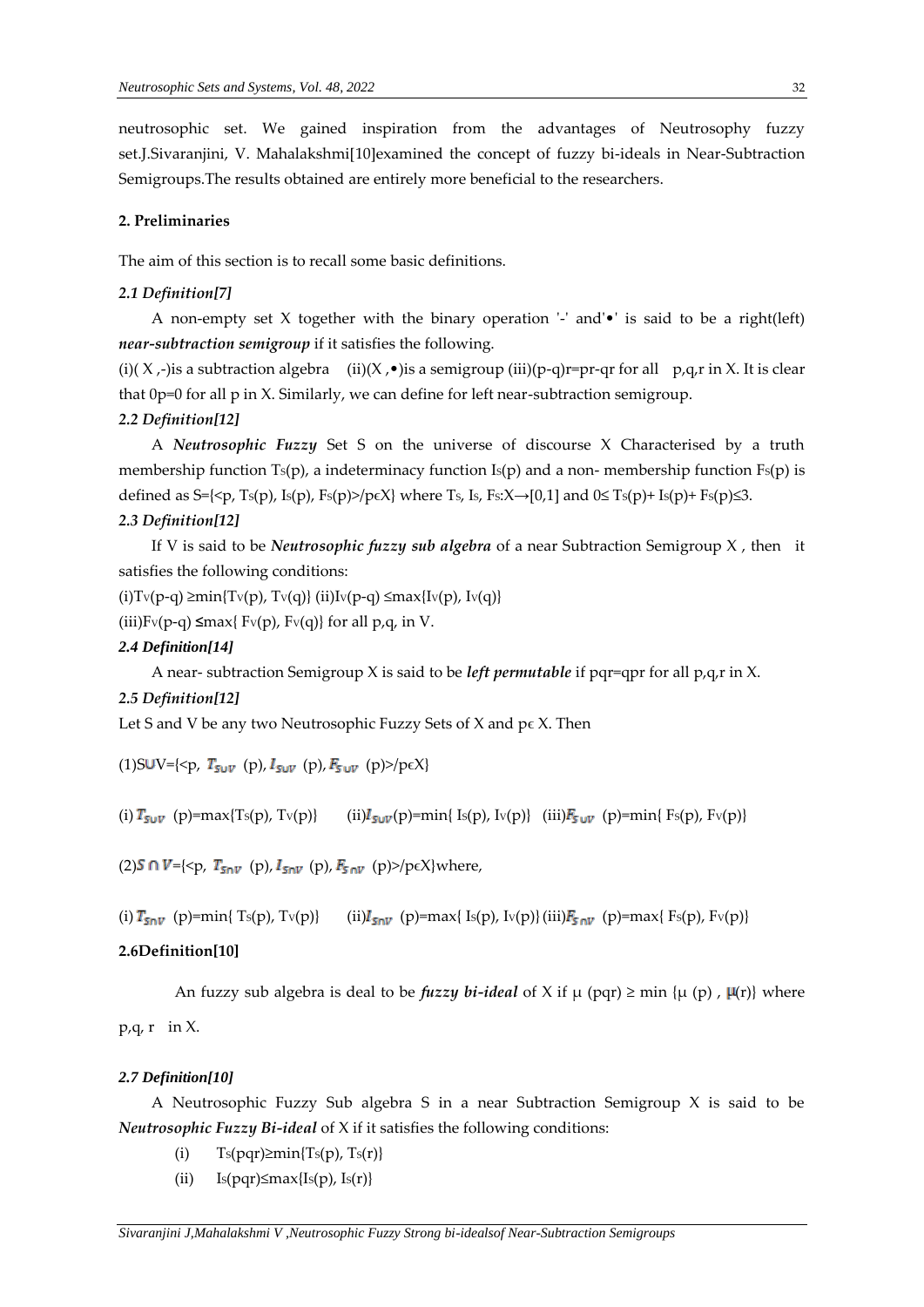(iii) Fs(pqr) $\leq$ max{ Fs(p), Fs(r)} for all p,q,r  $\in$ X

# *2.7 Definition[10]*

A Neutrosophic fuzzy set S of X is said to be *Neutrosophic fuzzy right(left)X-sub algebra* of X if

 $(i)$ Ts(p-q) ≥ min{Ts(p), Ts(q)} ;Ts(pq) ≥Ts(p)[ Ts(pq) ≥Ts(q)] (ii)Is(p-q)  $\leq$ max{Is(p), Is(q)} ; Is(pq)  $\leq$ Is(p) [Is(pq)  $\leq$ Is(q)] (iii)Fs(p-q)  $\leq$  max{Fs(p), F s(q)};Fs(pq)  $\leq$ Fs(p), [Fs(pq)  $\leq$ Fs(q)] for all p,q, in X. *2.8 Definition[14]*

Let S and V be any two Neutrosophic Fuzzy subsets of Near Subtraction Semigroups X and Y respectively. Then the *direct product i*s defined by S× V={ $\langle (p,q), T_{S} \times (p,q), I_{S} \times (p,q), F_{S} \times (p,q) \rangle$ }  $\in$  X, q  $\in$  Y}where,  $T_{S \times V}(p,q) = min{T_S(p),T_V(q)};I_{S \times V}(p,q) = max{I_S(p),I_V(q)};F_{S \times V}(p,q) = max{F_S(p),F_V(q)}$ 

# **3. Neutrosophic Fuzzy Strong Bi-ideals of Near-Subtraction Semigroups**

The aim of this section is to explore the idea of this concept.

## *3.1.Definition*

```
A Neutrosophic Fuzzy Bi-Ideal S of X is said to be Neutrosophic Fuzzy Strong Bi- Ideal
```
(NFSBI) of X if it satisfies the following conditions:

```
(i)Ts(pqr)≥min{Ts(q), Ts(r)} (ii)Is(pqr)≤max{Is(q), Is(r)} (iii)Fs(pqr)≤max{ Fs(q), Fs(r)} for all p,q,r \epsilon X.
```
# *3.2 Example*

Assume that  $X=[0,p,q,r]$  in which '-' and ' $\bullet$ ' defined by

|              | $\pmb{0}$ | $\mathbf{p}$     | $\mathbf q$      | ${\bf R}$ |
|--------------|-----------|------------------|------------------|-----------|
| $\pmb{0}$    | 0         | 0                | $\boldsymbol{0}$ | $\bf{0}$  |
| $\mathbf{p}$ | ${\bf P}$ | $\boldsymbol{0}$ | $\mathbf{p}$     | $\bf{0}$  |
| q            | Q         | $\mathbf q$      | $\boldsymbol{0}$ | $\bf{0}$  |
| $\mathbf r$  | ${\bf R}$ | $\mathbf q$      | $\mathbf{p}$     | $\bf{0}$  |

|                  | $\bf{0}$         | ${\bf P}$        | $\mathbf q$ | r           |
|------------------|------------------|------------------|-------------|-------------|
| $\boldsymbol{0}$ | $\bf{0}$         | $\boldsymbol{0}$ | $\bf{0}$    | $\pmb{0}$   |
| ${\bf P}$        | $\pmb{0}$        | Q                | $\bf{0}$    | ${\bf q}$   |
| Q                | $\pmb{0}$        | $\bf{0}$         | $\bf{0}$    | $\pmb{0}$   |
| ${\bf R}$        | $\boldsymbol{0}$ | Q                | $\pmb{0}$   | $\mathbf q$ |

Consider the Fuzzy set S: $X \rightarrow [0,1]$  be a fuzzy subset of X defined by

Ts(0)=.7 Ts(p)=.5 Ts(q)=.3 Ts(r)=.2 ;Is(0)=.3 Is(p)=.4 Is(q)=.6 Is(r)=.8;Fs(0)=.2 Fs(p)=.3  $Fs(q)=.7 \text{ Fs}(r)=.9.$ 

## *3.3Theorem*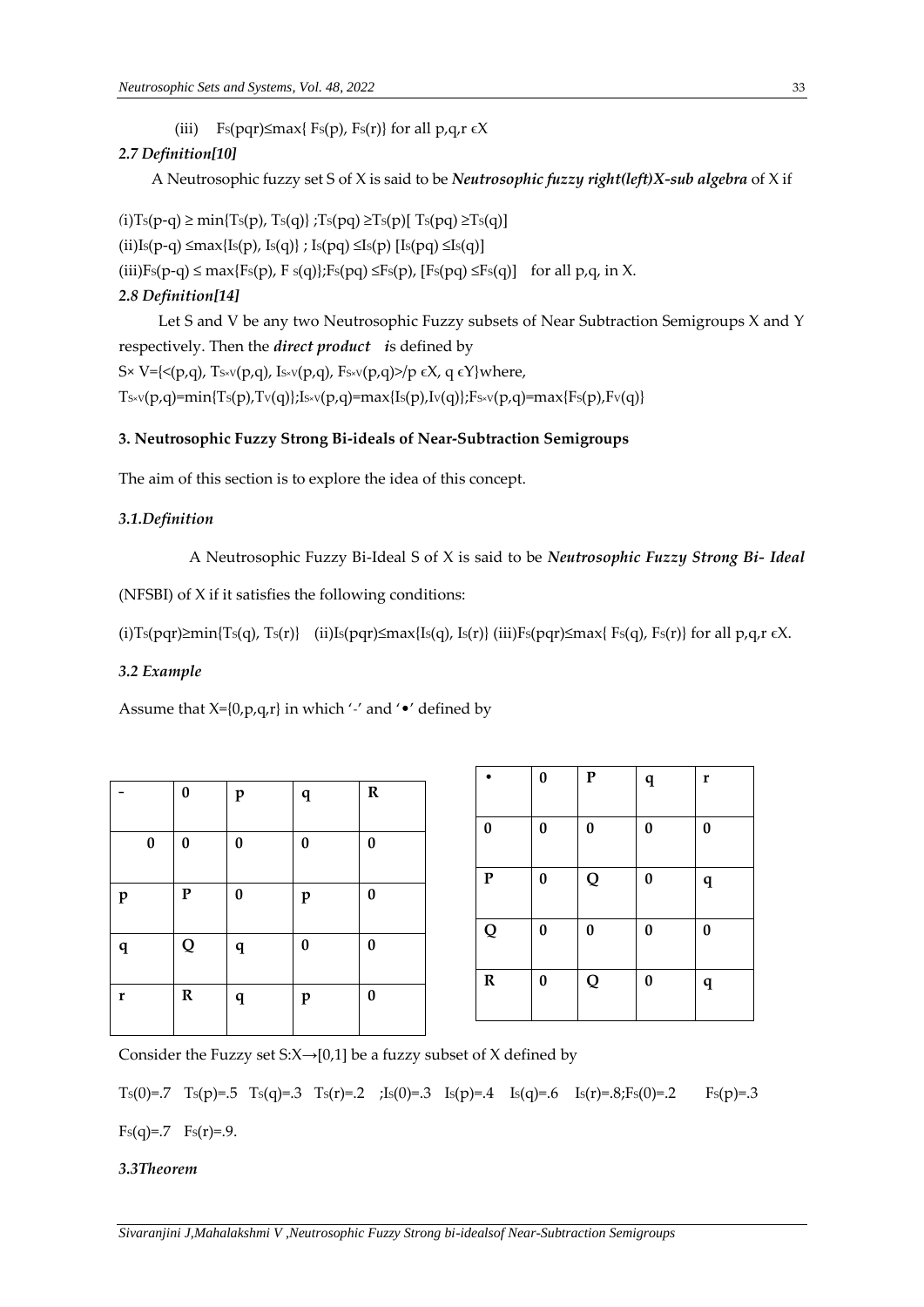Consider S=(Ts, Is, Fs) to be a NFSBI of X iff  $XTT \subseteq T(XII \sqsupseteq I, XFF \sqsupseteq F)$ 

**Proof**: Assume that S is a NFSBI of X. Let p,q,l,m,a $\epsilon$ X.

Consider a=pq and p=lm. We already prove that T is a NFBI X[10]. Therefore

 $XTT(a)=sup_{a=pg}$ {min{(XT)(p), T(q)}}

 $= {sup}_{a=pq}\{\min\{sup_{p=\lfloor m}\{\min\{X(l),\mathcal{T}(m)\},\mathcal{T}(q)\}= sup_{a=pq}\{\min\{sup_{p=\lfloor m}\{\mathcal{T}(m)\},\mathcal{T}(q)\}+\mathcal{T}(m)\}}$ 

Since T is a NFBIof X.

 $= \sup_{a = pq} \min\{\text{T(m)},\text{T(q)}\} \leq \sup_{p = lmq}\{\text{T(lmq)}\} = \text{T(lmq)} = \text{T(a)}$ 

We have,  $XTT\equiv T$ . Conversely, Assume that  $XTT\equiv T$ 

If a cannot expressed as a=pq then,  $XTT(a)=0 \leq T(a)$ . In both cases  $XTT \subseteq T$ . Choose p,q,r,a,b,c  $\in X$  such that a=pqr. Then

 $T(pqr)=T(a)\geq XTT(a)$ 

 $= \sup_{a=b,c} \min\{(XT)(b),T(c)\}\geq \min\{X(p),T(q),T(r)\}=\min\{T(q),T(r)\}$ 

 $XII(a)=\frac{imf_a}{\log \max\{XI\}(p), I(q)\}$ 

 $=$   $\frac{imf_a}{m}$   $\left\{ \max\{inf_{p=lm} \{ \max\{X(l),I(m)\},I(q)\} \right\}$ 

```
=inf<sub>a=ng</sub>{\max\{inf_{n=lm}{I(m)},I(q)}
```
Since I is a NFSBI of X.

 $= i n f_{a=mq}$ max{I(m),I(q)}≥ $i n f_{n=lmq}$ {I(lmq)}=I(lmq)=I(a)

We have, IXI<sup>2</sup>I. If a cannot expressed as a=pq then  $XII(a)=0 \geq I(a)$ . In both cases,  $XII$ <sup>2</sup>I

Conversely, Assume that XII<sup>2</sup>I.Choose p,q,r,a,b,c  $\epsilon$ X such that a=pqr. Then

 $I(pqr)=I(a) \leq XII(a)$ 

 $= inf_{a=b}_{cm}$ max{(XI)(b),I(c)}  $\leq$ max{X(p),I(q),I(r)}=max{I(q),I(r)}

 $FXF(a)=\inf_{\mathfrak{a}=\mathfrak{v}\mathfrak{a}}\{\max\{(XF)(p), F(q)\}\}$ 

 $=$   $imf_a$  =  $_{na}$  {max{ $inf_{p=lm}$  {max{X(1),F(m)},F(q)}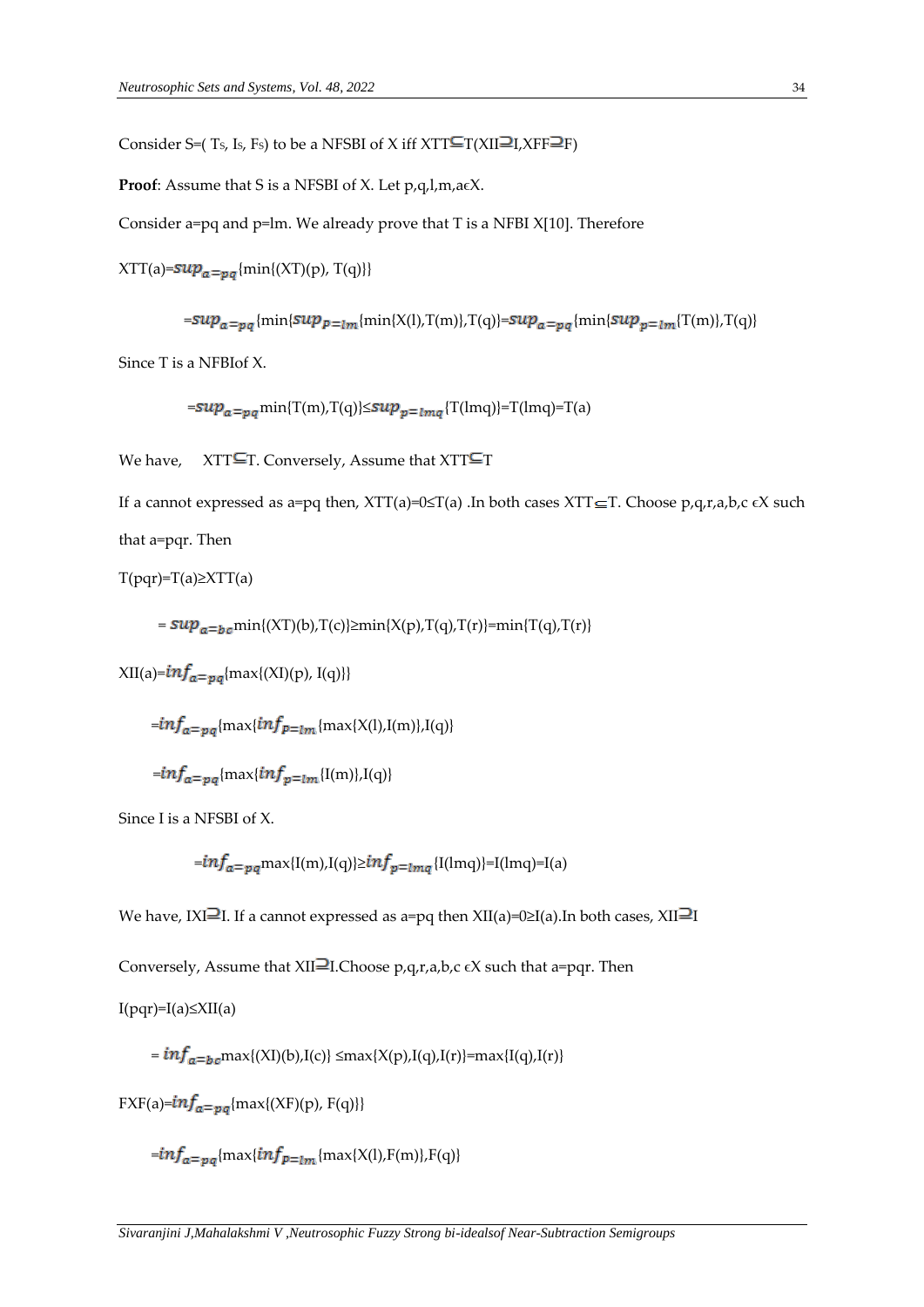$=$ inf<sub>a=pq</sub>{max{inf<sub>p=lm</sub>{F(m)},F(q)}

Since F is a Neutrosophic Fuzzy strong bi-ideal of X.

$$
=\frac{inf_a}{=p_a} \text{max}\{F(m), F(q)\}\geq \frac{inf_p}{= \text{Im} \cdot g} \{F(lmq)\} = F(lmq) = F(a)
$$

Hence FXF $\equiv$ F If a cannot expressed as a=pq then XFF(a)=0 $\geq$ F(a).In both cases, XFF $\equiv$ F

Conversely, Assume FXF $\exists$ F.Choose p,q,r,a,b,c  $\epsilon$ X such that a=pqr.Then

# $F(pqr)=F(a) \leq XFF(a)$

 $= inf_{a=b,c}$ max{(XF)(b),F(c)}≤max{X(p),F(q),F(r)}=max{F(q),F(r)}

# *3.4 Theorem*

The Direct Product of any two NFSBI of a Near-Subtraction Semigroups is again a NFSBI of

X×Y.

# **Proof:**

Consider S and V be any two NFSBI of X and Y respectively.We already prove that S×V is a NFBI of X×Y[10].

Now  $p=(p_1,p_2)q=(q_1,q_2)$   $r=(r_1,r_2)\in X\times Y$  respectively.

(i)  $T_{S \times V}((p_1, p_2), (q_1, q_2), (r_1, r_2)) = T_{S \times V}(p_1 q_1 r_1, p_2 q_2 r_2)$ 

 $=$ min{Ts(p1q1r1), Tv(p2q2r2)}

 $\geq$ min{min{Ts(q1), Ts(r1)},min{Tv(q2), Tv(r2)}}

 $=$ min{ T<sub>S×V</sub>(q<sub>1</sub>,q<sub>2</sub>), T<sub>S×V</sub>(r<sub>1</sub>,r<sub>2</sub>)}

(ii)  $I_{S\times V}((p_1,p_2),(q_1,q_2),(r_1,r_2))= I_{S\times V}(p_1q_1r_1,p_2q_2r_2)$ 

 $=$ max{Is(p1q1r1), Iv(p2q2r2)}

 $≤max{max{Is(q_1), Is(r_1)},min{Iv(q_2), Iv(r_2)}}$ 

 $=$ max{ Is×v(q<sub>1</sub>,q<sub>2</sub>), Is×v(r<sub>1</sub>,r<sub>2</sub>)}

(iii)  $F_{S \times V}((p_1, p_2), (q_1, q_2), (r_1, r_2)) = F_{S \times V}(p_1 q_1 r_1, p_2 q_2 r_2)$ 

 $=$ max{Fs(p1q1r1), Fv(p2q2r2)}

 $≤max{max{Fs(q_1), Fs(r_1)},min{Fv(q_2), Fv(r_2)}}$ 

 $=$ max{ F<sub>S×V</sub>(q<sub>1</sub>,q<sub>2</sub>), F<sub>S×V</sub>(r<sub>1</sub>,r<sub>2</sub>)}

Hence, S×V is a NFSBI of X×Y.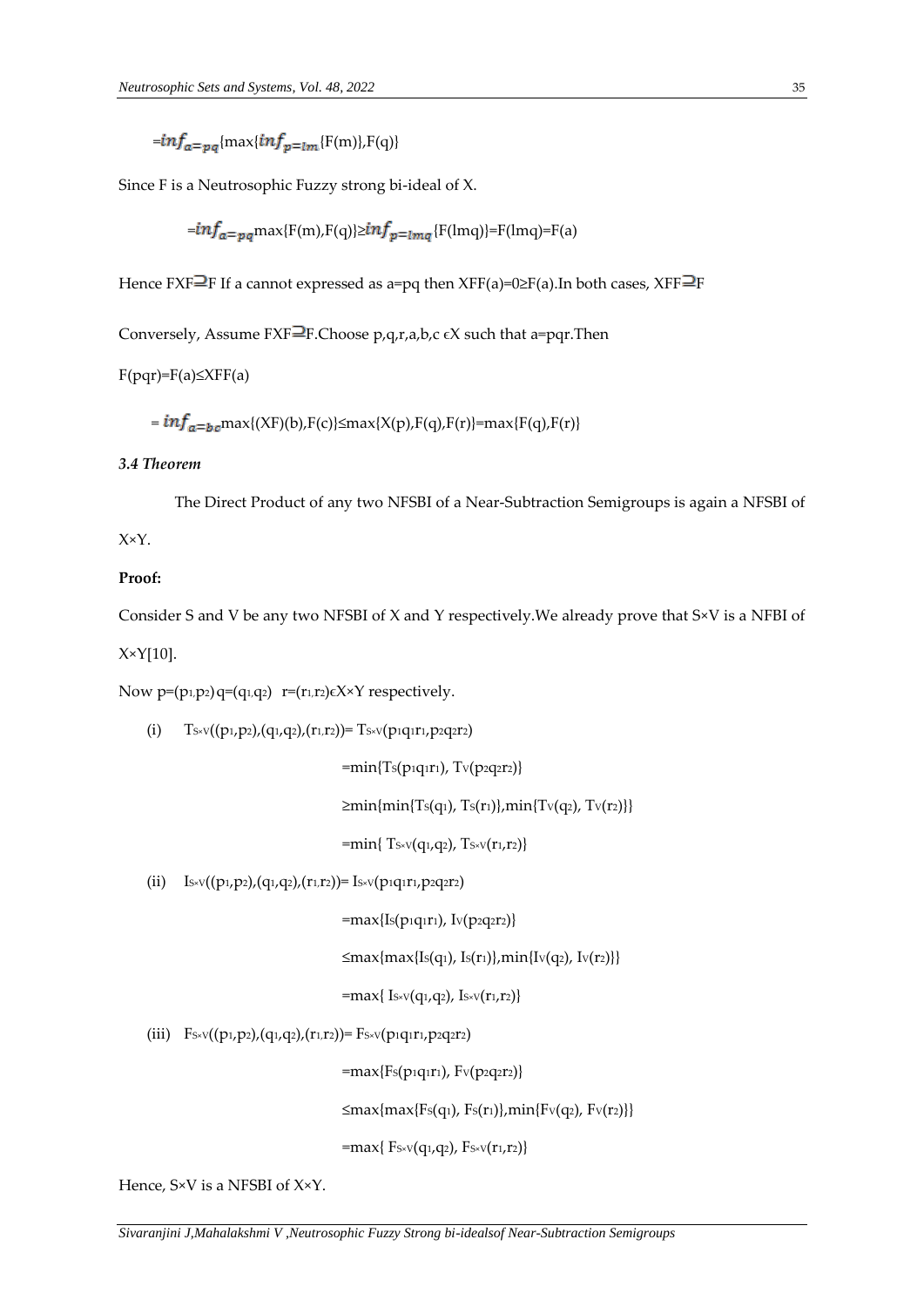### *3.5Theorem*

If S×V=(Ts×v, Is×v, Fs×v) be a NFSBI of X×Y .Then S×V=(Ts×v,Is×v, F<sup>c</sup>s×v) is a NFSBI of X×Y.

#### **Proof:**

Consider  $S \times V = (T \, s \times v, I \, s \times v, F \, s \times v)$  be a NFSBI of  $X \times Y$ .

Now  $p=(p_1,p_2)$   $q=(q_1,q_2)$   $r=(r_1,r_2)\in X\times Y$ 

By [Theorem 3.4]  $Ts \times v$ , I s  $\times v$  and F s  $\times v$  are NFSBI of X  $\times$ Y.

Now it is enough to prove  $T_s \vee^C(p_1,p_2)$  (q<sub>1</sub>,q<sub>2</sub>)( $r_1,r_2$ ) $\leq$ max{T<sub>S</sub> × v(q<sub>1</sub>,q<sub>2</sub>), T<sub>S</sub> × v(r<sub>1</sub>,r<sub>2</sub>)}

Now,  $T_c$  s  $\frac{1}{2}$  (p<sub>1</sub>,p<sub>2</sub>)( q<sub>1</sub>,q<sub>2</sub>)( r<sub>1</sub>,r<sub>2</sub>) = 1- T<sub>s</sub>  $\frac{1}{2}$  (p<sub>1</sub>,p<sub>2</sub>)( q<sub>1</sub>,q<sub>2</sub>)( r<sub>1</sub>,r<sub>2</sub>)

≤1-min{ Ts ×v(q<sub>1</sub>,q<sub>2</sub>), Ts ×v( r<sub>1</sub>,r<sub>2</sub>)}

 $=$ max{1- Ts × v(q<sub>1</sub>,q<sub>2</sub>), 1-T s × v(r<sub>1</sub>,r<sub>2</sub>)}

 $=$ max{ T<sup>C</sup> s ×V( q<sub>1</sub>,q<sub>2</sub>), T<sup>C</sup> s ×V( r<sub>1</sub>,r<sub>2</sub>)}

Thus,  $S \times V = (T_{S \times V}, I_{S \times V}, F^C_{S \times V})$  is a NFSBI of  $X \times Y$ .

### *3.6Corollary*

If S×V=(Ts×v, Is×v, Fs×v) be a NFSBI of X×Y.Then S×V=(F<sup>c</sup>s×v,Is×v, T<sup>c</sup>s×v) is NFSBI of X×Y.

#### *3.7Corollary*

Consider S×V=(Ts×v, I s×v, Fs×v) be a NFSBI of X×Y.Then S×V=(Fs×v  $\mathsf{C}$ ,Is×v, Is×v) is a NFSBI of X×Y.

### *3.8 Theorem*

Let X be a Strong regular Near –Subtraction Semigroup. Let  $S = (Ts, Is, Fs)$  be a NFSBI of X, then XTT=T, XII=I and XFF=F

#### **Proof:**

Consider S =( $T_s$ , Is, Fs) be a NFSBI of X. Choose p $\epsilon$ X. Since X is a strong regular near subtraction semigroup there exists a  $\epsilon$ X such that p=ap<sup>2</sup>.

Now, XTT(p)=XTT(ap<sup>2</sup> ).

(i)XTT(p)= $\sup_{p=\text{app}}$ {min{(XT)(ap), T(p)}} $\geq$ min{XT(ap),T(p)}

 $=\min\{\sup_{ap=lm}\{\min\{X(l),T(m)\},T(p)\}\}\$ 

 $\geq$ min{min{X(a),T(p)},T(p)}=min{T(p),T(p)}=T(p)

Also we know that  $XTT = T$ . From that,  $XTT = T$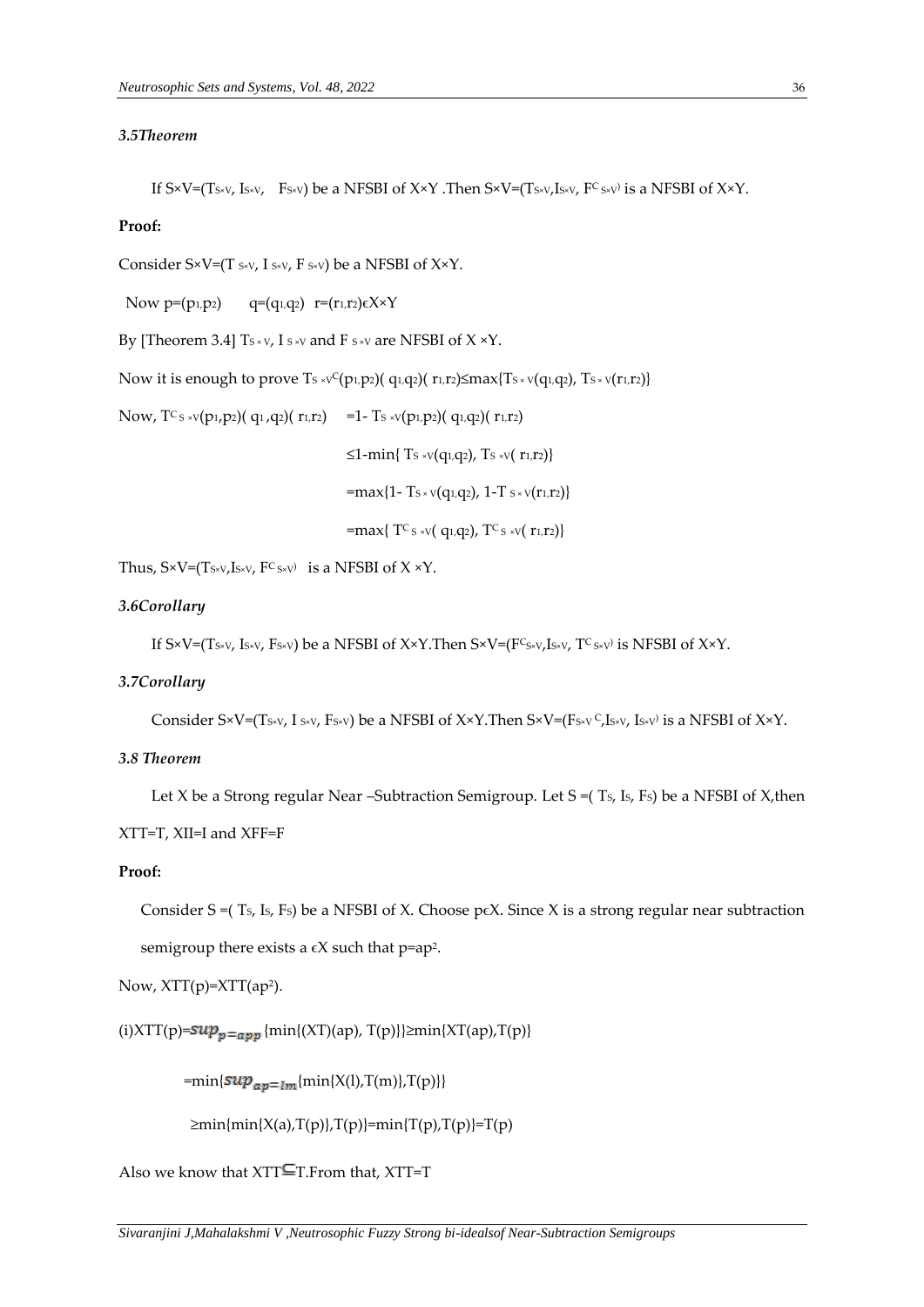(ii) XII(p)= $inf_{p=app}$  {max{(XI)(ap), I(p)}}

 $\leq$ max{XI(ap),I(p)}

=max{ $inf_{ap=lm}$ {min{X(l),I(m)},I(p)}}

≤max{max{X(a),I(p)},I(p)}=max{I(p),I(p)}=I(p)

Also we know that  $XII\equiv I$ . From that,  $XII=I$ 

```
(iii) XFF(p)=\frac{inf_p}{=app} {max{(XF)(ap), F(p)}}
```
≤max{XF(ap),F(p)}

=max{ $inf_{ap=lm}$ {min{X(l),F(m)},F(p)}}

$$
\leq \max\{ \max\{X(a), F(p)\}, F(p)\} = \max\{F(p), F(p)\} = F(p)
$$

Also we know that  $XFF = F$ . From that,  $XFF = F$ 

# *3.9 Theorem*

Every left permutable fuzzy right X-sub algebra of X is a NFSBI of X.

#### **Proof:**

Consider S=( TS, IS, FS) be a Neutrosophic fuzzy right X-sub algebra of X.First we prove S is a NFBI

of X.Choose a,p,q,l,mϵX.Also a=pq,p=lm

$$
TXT(a) = \sup_{a=pq} \{ \min\{ (TX)(p), T(q) \} \} = \sup_{a=pq} \{ \min\{ \sup_{p=lm} \{ \min\{ T(l), X(m) \}, T(q) \}
$$

 $= {\sup_{a=pq}}$  {min{ $\sup_{p=lm}$ {T(l)},T(q)}= $\sup_{a=pq}$  min{T(l),T(q)}

Since T is a Neutrosophic fuzzy right X-sub algebra T(pq)=T((lm)q)≥T(l)

 $\leq$ su $p_{a=va}$ min{T(pq),X(q)}sinceX(q)=1=T(pq)=T(a)

Therefore,  $TXT$  $T$ 

 $IXI(a)=\inf_{a=pq}\{max\{(IX)(p), I(q)\}\}$ 

 $=min f_{a=pq}$ {max{ $inf_{p=lm}$ {max{I(l),X(m)},I(q)}

 $\hspace{-.2cm}= \hspace{-.2cm}inf_{a=pq}\{ \max\{inf_{p=lm}\{I(l)\}, I(q)\} = \hspace{-.2cm}inf_{a=pq}\max\{I(l), I(q)\}$ 

Since I is a Neutrosophic fuzzy right X-sub algebra I(pq)=I((lm)q)≤I(l)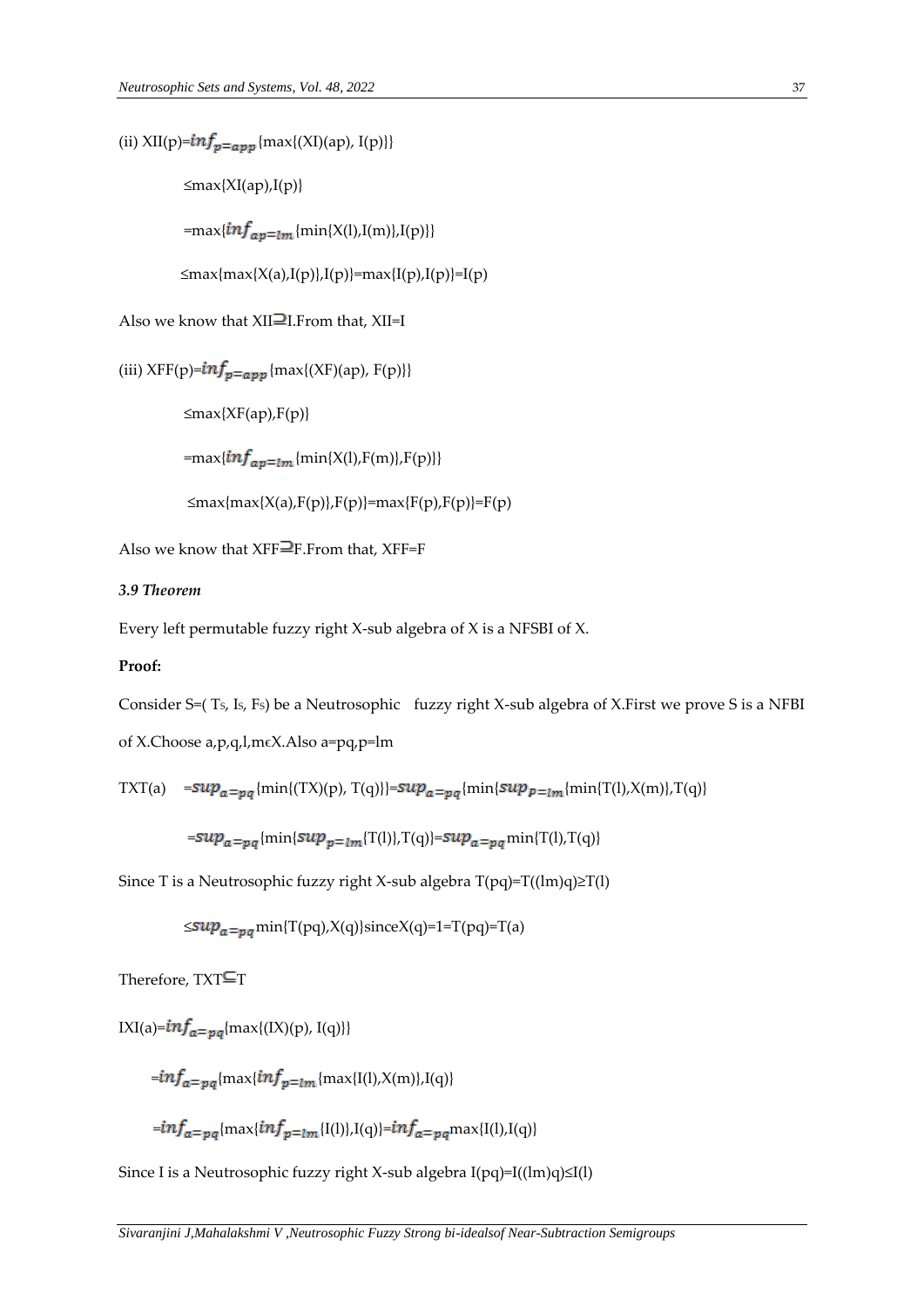$\geq inf_{a=pq}$ max{I(pq),X(q)}sinceX(q)=0=I(pq)=I(a)

Therefore,  $IXI\equiv I$ 

FXF(a)  $= inf_{a=pq}$ {max{(FX)(p), F(q)}}

 $= {inf_{a=pa}}$ {max{ ${inf_{p=lm}}$ {max{F(l),X(m)},F(q)}

$$
=\frac{inf_a}{p}q\{\max\{\frac{inf_p}{=}\frac{m}{[F(l)],F(q)\}}=\frac{inf_a}{p}q\max\{F(l),F(q)\}
$$

Since I is a Neutrosophic fuzzy right X-sub algebra F(pq)=F((lm)q)≤F(l)

$$
\geq inf_{a=pq} \max\{F(pq), X(q)\}\text{since } X(q)=0=F(pq)=F(a)
$$

Therefore,  $FXF\equiv F$ 

$$
XTT(a) = \sup a = pq \{ \min\{ (XT)(p), T(q) \} \} = \sup a = pq \{ \min\{ \sup p = \lim \{ \min\{ X(l), T(m) \}, T(q) \} \}
$$

 $=sup_{a= pq}$ {min{ $sup_{p= lm}$ {T(m)},T(q)}

Since T is a left permutable Neutrosophic Fuzzy right X-Sub algebra of  $X.T(pq)=T((lm)q)=T(mlq)\geq T(m)\leq sup_{p=lmq}\{\min\{T(pq),X(q)\}\}$ . Since  $X(q)=1=T(pq)=T(a)$ 

XII(a)=
$$
inf_{a=pq}
$$
{max{(XI)(p), I(q)}}

 $=$   $imf_a = p_a$ {max{ $imf_{p=lm}$ {max{X(l),I(m)},I(q)}

$$
=\inf_{a=pq}\{\max\{\inf_{p=lm}\{I(m)\},I(q)\}\}
$$

Since I is a left permutable Neutrosophic Fuzzy right X-sub algebra of X.

 $I(pq)=I(\text{lm})q=I(\text{ml}q)\leq I(\text{m})$ 

 $\geq$ in $f_{a=pq}$ max{I(pq),X(q)}. Since X(q)=0=I(pq)=I(a)

We have, 
$$
XII \equiv I
$$

 $XFF(a) = {inf_{a=pq}\{\max\{(XF)(p), F(q)\}}$ 

 $=$   $imf_a = p_a$  {max{ $inf_{p=lm}$  {max{X(1),F(m)},F(q)}

$$
=inf_{a=pq}\{\max\{inf_{p=lm}\{F(m)\},F(q)\}\}
$$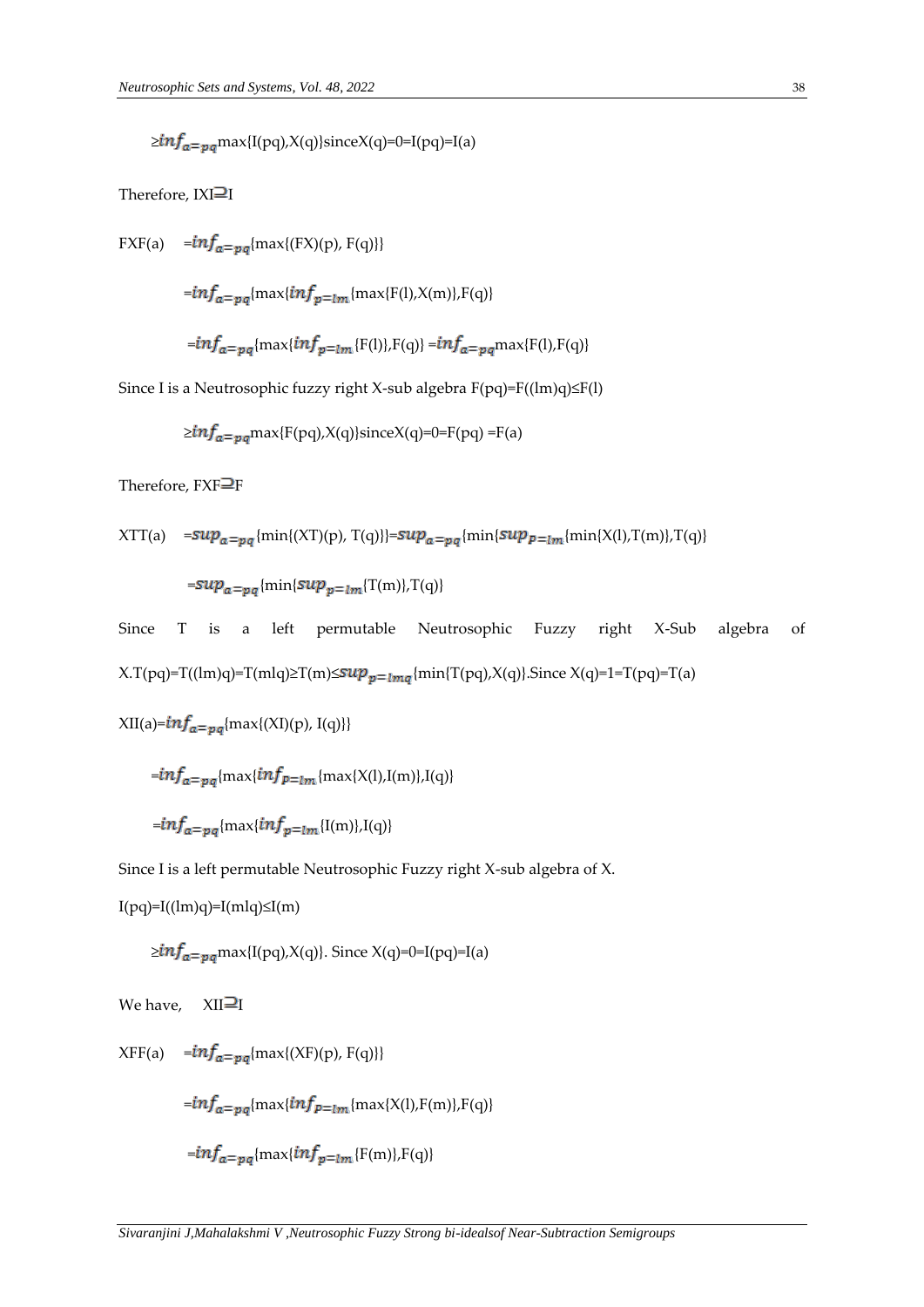Since F is a left permutable Neutrosophic Fuzzy right X-sub algebra of X.  $F(pq)=I((lm)q)=F(mlq)\leq F(m)$ 

 $\geq$ in $f_{a=pq}$ max{F(pq),X(q)}. Since X(q)=0=F(pq)=F(a)

We have,  $FXX\equiv I$ 

### *3.10Theorem*

Every left permutable fuzzy left X-sub algebra of X is a NFSBI of X.

**Proof:** Consider S=(Ts, Is, Fs) be a Neutrosophic fuzzy left X-sub algebra of X.First we prove S is a NFBI of X.Choose a,p,q,l,mϵX. Also a=pq,p=lm

TXT(a) =  $sup_{a=pq}$ {min{(T)(p), XT(q)}}

 $= \sup_{a = pq} \{ \min \{ \mathrm{T(p)}, \{ \sup_{q=lm} \min \{ \mathrm{X(l)} \}, \mathrm{T(m)} \} \}$ 

$$
=sup_{a=pq}
$$
{min{T(p), sup<sub>q=lm</sub>T(m)}=sup<sub>a=pq</sub>min{T(p),T(m)}

Since T is a Neutrosophic fuzzy left X-sub algebra T(pq)=T((pl)m)≥T(m)

 $\leq$ su $p_a = p_a$ min{X(p),T(pq)}sinceX(q)=1=T(pq)=T(a)

Therefore,  $TXT$  $T$ 

IXI(a) 
$$
=inf_{a=pq}\{\max\{I(p), XI(q)\}\} = inf_{a=pq}\{\max\{I(p), inf_{q=lm}\max\{X(l), I(m)\}\}
$$

\n
$$
=inf_{a=pq}\{\max\{I(p), \{inf_{p=lm}I(m)\}\}
$$

\n
$$
=inf_{a=pq}\max\{I(p), I(m)\}
$$

Since I is a Neutrosophic fuzzy left X-sub algebra I(pq)=I((pl)m)≤I(m)

$$
\geq inf_{a=pq} \max\{X(p),I(pq)\}\text{since }X(q)=0=I(pq)=I(a)
$$

Therefore,  $IXI\equiv I$ 

$$
\begin{array}{ll}\n\text{FXF(a)} & = \inf_{\mathfrak{a} = pq} \{ \max\{ \mathrm{F(p)}, \, \mathrm{XF}(q) \} \} \\
& = \inf_{\mathfrak{a} = pq} \{ \max\{ \mathrm{F(p)}, \, \inf_{q = lm} \max\{ \mathrm{X(l)}, \mathrm{F(m)} \} \} \\
& = \inf_{\mathfrak{a} = pq} \{ \max\{ \mathrm{F(p)}, \, \{ \inf_{p = lm} \mathrm{F(m)} \} = \inf_{\mathfrak{a} = pq} \max\{ \mathrm{F(p)}, \mathrm{F(m)} \} \} \\
\end{array}
$$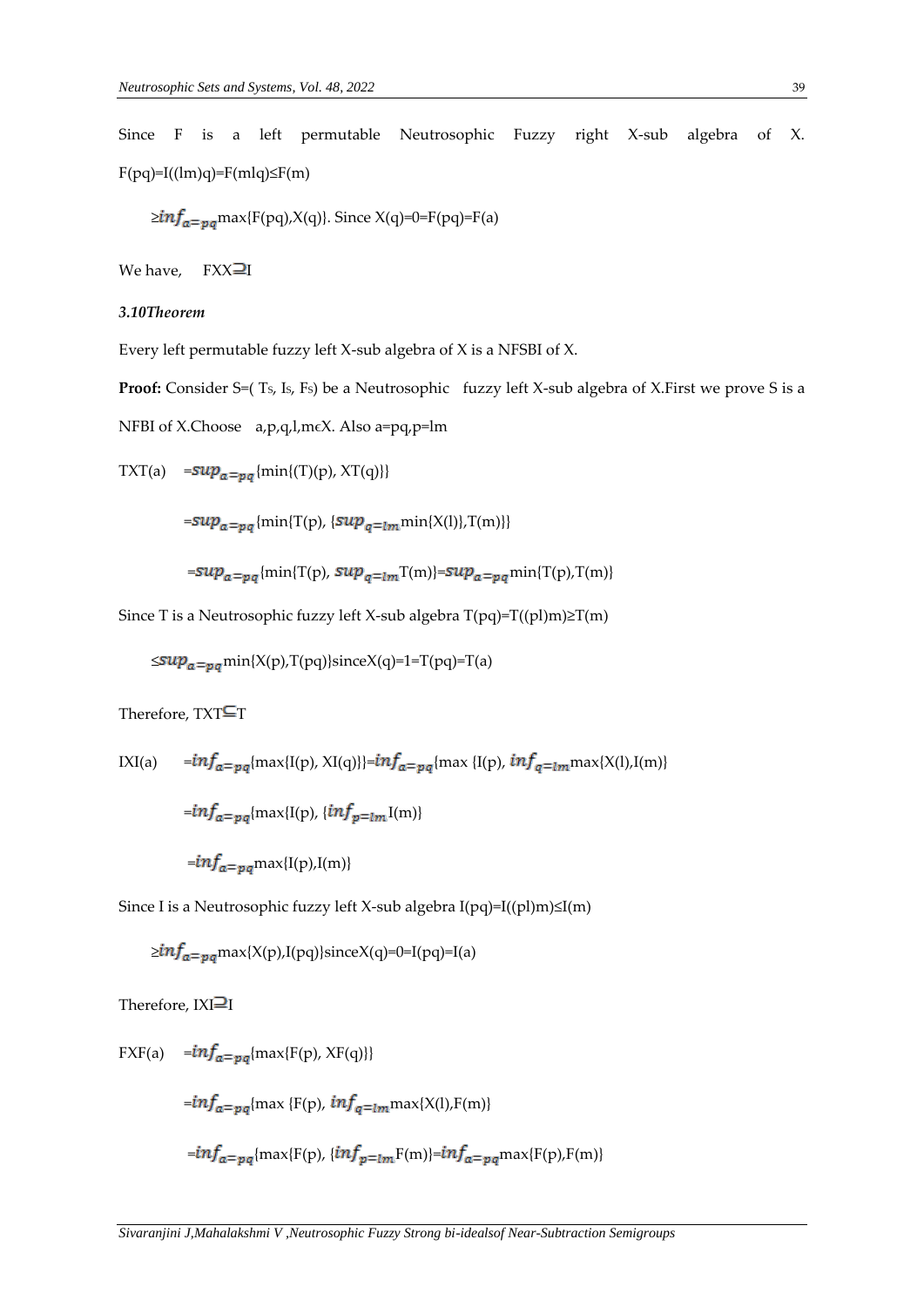Since I is a Neutrosophic fuzzy left X-sub algebra  $F(pq)=F((p1)m)\leq F(m)$ 

$$
\geq inf_{a=pq} \text{max}(X(p), F(pq)) \text{since} X(q) = 0 = F(pq) = F(a)
$$

Therefore,  $FXF\overline{=}F$ 

 $\label{eq:xt} \begin{array}{ll} \displaystyle \chi TT(a) & \displaystyle \!=\!\! \sup_{a \, \equiv \, pq} \{ \min \{ (X)(p), \, TT(q) \} \} \!\! = \!\! \sup_{a \, \equiv \, pq} \{ \min \{ X(p), \, \sup_{q \, \equiv \, lm} \min \{ T(l),T(m) \} \} \end{array}$ 

 Since T is a left permutable Neutrosophic Fuzzy left X-Sub algebra of  $X.T(pq)=T(plm)=T((lp)m)\geq T(m)$ 

 $\leq$ su $p_a = p_a$ {min{X(l),T(pq)}.Since X(l)=1=T(pq) =T(a)

 $XII(a) = {inf_{a = pa}}$ {max{(X)(p), II(q)}}= ${inf_{a = pa}}$ {max{X(p),  ${inf_{a = lm}}$ max{I(l),I(m)}}

 Since I is a left permutable Neutrosophic Fuzzy left X-Sub algebra of  $X.I(pq)=I(plm)=I((lp)m)\leq I(m)$ 

 $\geq$ in $f_{a=pa}$ {max{X(l),I(pq)}.Since X(l)=0 =I(pq)=I(a)

 $XFF(a) = {inf_{a=pa}{\{max\{(X)(p), FF(q)\}}}={inf_{a=pa}{\{max\{X(p),inf_{q=lm}max\{F(l),F(m)\}\}}}}$ 

 Since F is a left permutable Neutrosophic Fuzzy left X-Sub algebra of  $X.F(pq)=F(plm)=F((lp)m)\leq F(m)$ 

 $\geq$ in $f_{a=na}$ {max{X(l),F(pq)}.Since X(l)=0=F(pq)=F(a)

#### We have,  $FXX\rightarrow P$

### *3.11Theorem*

Every Neutrosophic fuzzy two-sided (left and right) X- sub algebra of X is a NFSBI of X.

#### **Proof:** Straight forward

### **Conclusion**

The theory of Neutrosophy fuzzy set is basically the extension of the Intuitionistic fuzzy set. In the present manuscript, we have defined the Union, direct product, Intersection, Homomorphism of Neutrosophic fuzzy Strong Biideal in Near subtraction Semi group In future, we will investigate the Neutrosophy fuzzy Ideals and their fundamentals.

**Funding:** This research received no external funding

**Acknowledgments:** I convey my grateful acknowledgement and thanks to my mother for motivating me.I also thank to my reviewer and Editor.

**Conflicts of Interest:** The authors declare no conflict of interest.